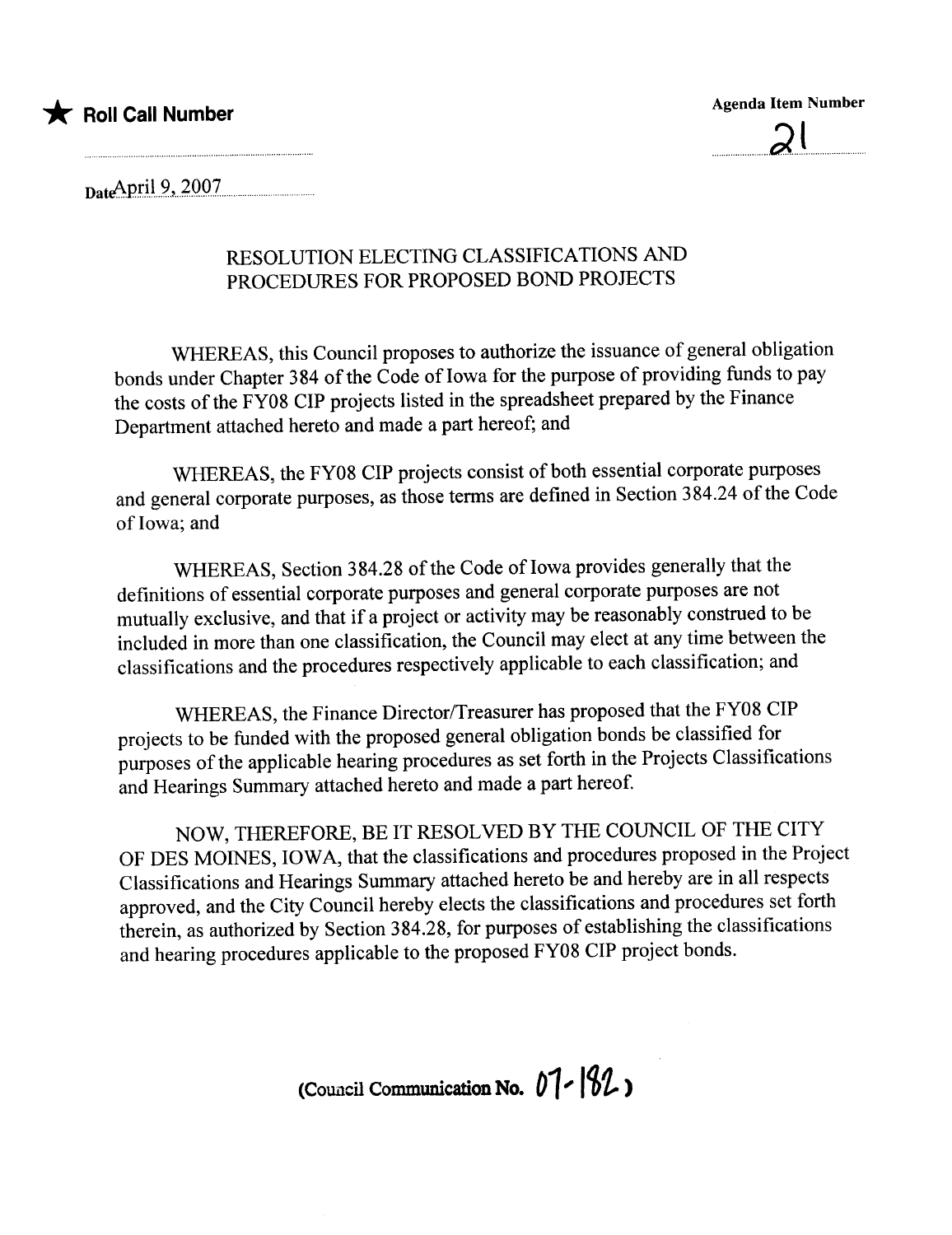## \* Roll Call Number Agenda Item Number

..........\_--\_........\_.................................................................

April 9,2007 Date ....-\_....-..................-\_...........-......-\_.....-......\_-

Moved by: to adopt.

Form approved:

Deputy City Attorney

DCORNELL\529I 77 I\WP\103872 <sup>I</sup>0

| <b>COUNCIL ACTION</b> | <b>YEAS</b> | <b>NAYS</b> | <b>PASS</b> | <b>ABSENT</b>   | <b>CERTIFICATE</b>                               |
|-----------------------|-------------|-------------|-------------|-----------------|--------------------------------------------------|
| <b>COWNIE</b>         |             |             |             |                 | I, DIANE RAUH, City Clerk of said City hereby    |
| <b>COLEMAN</b>        |             |             |             |                 | certify that at a meeting of the City Council of |
| <b>HENSLEY</b>        |             |             |             |                 | said City of Des Moines, held on the above date, |
| <b>KIERNAN</b>        |             |             |             |                 | among other proceedings the above was adopted.   |
| <b>MAHAFFEY</b>       |             |             |             |                 | IN WITNESS WHEREOF, I have hereunto set my       |
| <b>MEYER</b>          |             |             |             |                 | hand and affixed my seal the day and year first  |
| <b>VLASSIS</b>        |             |             |             |                 | above written.                                   |
| <b>TOTAL</b>          |             |             |             |                 |                                                  |
| <b>MOTION CARRIED</b> |             |             |             | <b>APPROVED</b> |                                                  |
|                       |             |             |             |                 |                                                  |
|                       |             |             |             | Mayor           | <b>City Clerk</b>                                |
|                       |             |             |             |                 |                                                  |

# $\overline{2}$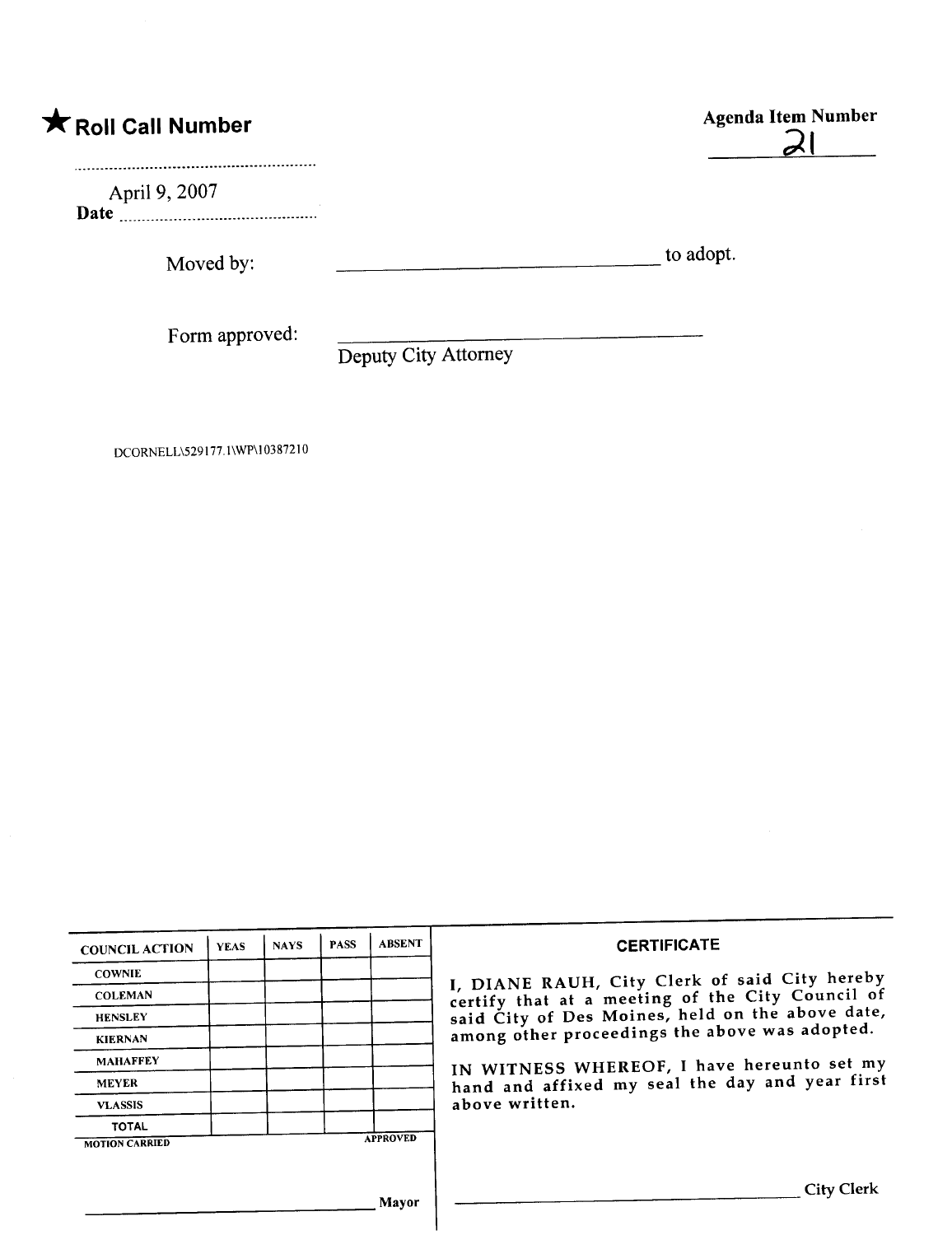|                                |                                                                                                              |                |                          |                      | <b>Amount Required by CIP</b> |                                   |                            |
|--------------------------------|--------------------------------------------------------------------------------------------------------------|----------------|--------------------------|----------------------|-------------------------------|-----------------------------------|----------------------------|
| Project<br>Code                | Project                                                                                                      | Hearing #      | Tax Status               | <b>GO Funded</b>     | <b>TI</b> Funded              | Total                             | Est Useful Life            |
| <b>BRV039</b><br><b>BRV003</b> | Structural Repair and Corrosion Protection<br>City-wide Bridges<br><b>Bridge and Viaduct</b>                 | ECP-2<br>ECP-1 | DTE<br>吕                 | 165,000              | 800,000                       | 165,000<br>800,000                | $15+yrs$<br>$15+yrs$       |
|                                | Bridge and Viaduct Total =                                                                                   |                |                          | 165,000              | 800,000                       | 965,000                           |                            |
| <b>FIR013</b>                  | <b>Fire Protection Improvements</b><br><b>Equipment Acquisition</b>                                          | ECP-1          | Έ                        | 660,000              |                               | 660,000                           | 10-15 yrs                  |
| <b>FIR016</b><br><b>FIR038</b> | $\alpha$ tal $=$<br>Fire Protection To<br>Maintenance/Logistics & Training Campus<br>Fire Station Remodeling | GCP-4<br>ECP-2 | DTE<br>TΕ                | 400,000<br>1,060,000 | 1.400,000<br>1,400,000        | 400,000<br>1,400,000<br>2,460,000 | $15+yrs$<br>$15 + yrs$     |
|                                |                                                                                                              |                |                          |                      |                               |                                   |                            |
| LIB046                         | Library Total =<br>Collection Additions and Replacement<br><b>Library Improvements</b>                       | GCP-3          | 日                        | 600,000<br>600,000   |                               | 600,000<br>600,000                | $0.5$ yrs                  |
|                                |                                                                                                              |                |                          |                      |                               |                                   |                            |
|                                |                                                                                                              |                |                          |                      | Amount Required by CIP        |                                   |                            |
| Project<br>Code                | Project                                                                                                      | Hearing        | <b>Tax Status</b>        | GO Funded            | TI Funded                     | Total                             | Est Useful Life            |
|                                | Municipal Improvements                                                                                       |                |                          |                      |                               |                                   |                            |
| <b>BLD042</b>                  | <b>ADA</b> Improvements                                                                                      | GCP4<br>GCP-7  | 出<br>日                   | 25,000<br>750,000    |                               | 750,000<br>25,000                 | $10-15$ yrs<br>$0-5$ yrs   |
| BLD110<br>BLD060               | Enhanced City-Wide Information and Comm. Systems<br><b>Energy Conservation</b>                               | GCP-8          | E                        | 750,000              |                               | 750,000                           | $0-5$ yrs                  |
| BLD074                         | HVAC, Electrical, & Plumbing Imp                                                                             | GCP4           | 日                        | 100,000              |                               | 100,000<br>150,000                | $10-15$ yrs<br>$10-15$ yrs |
| BLD085                         | Municipal Building Improvements                                                                              | GCP-4<br>GCP4  | F<br>E                   | 150,000<br>75,000    |                               | 75,000                            | $10-15$ yrs                |
| BLD044<br><b>BLD062</b>        | Municipal Building Reroofing<br>Police Station Remodeling                                                    | GCP-5          | 日日                       | 800,000              |                               | 800,000                           | $10-15$ yrs                |
| BLD043                         | Removal of Underground Storage Tanks                                                                         | ECP-1          | $\overline{\phantom{0}}$ | 20,000               | 000,000                       | 20,000<br>1,000,000               | $15 + yrs$<br>$15+yrs$     |
| BLD117                         | $otad =$<br>Municipal Improvements T<br>East Side Parking Garage                                             | ECP-2          |                          | 2,670,000            | 1,000,000                     | 3,670,000                         |                            |
|                                |                                                                                                              |                |                          |                      |                               |                                   |                            |

TAX STATUS:  $T = Taxable$  TE = Tax Exempt DTE = Double Tax Exempt TAX STATUS:  $T = Taxable$  TE = Tax Exempt DTE = Double 1ax Exempt Page 1 of 5 Page 1 of 5

 $21$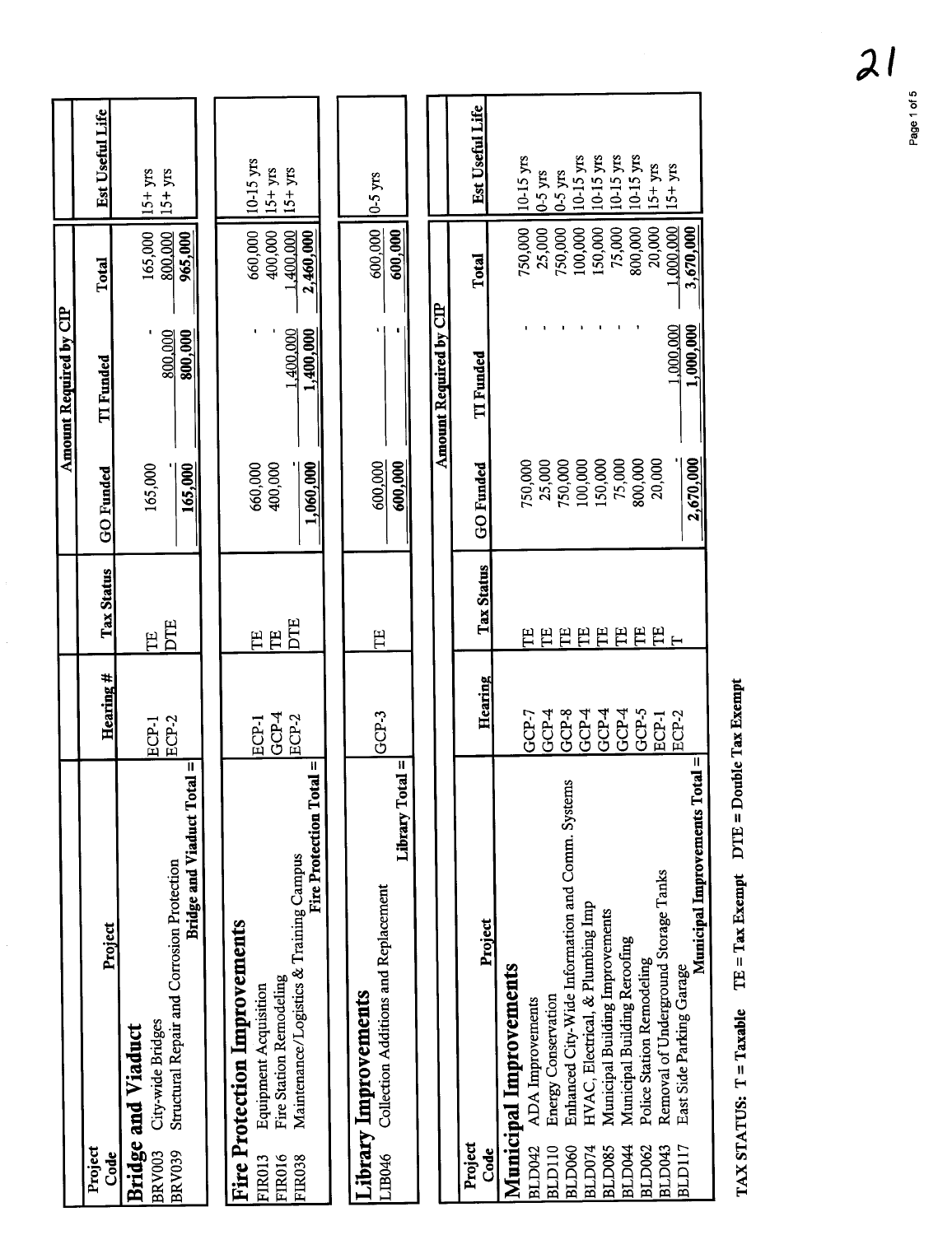|                        | Est Useful Life   |                    | $54 + yrs$                         | $15 + yrs$        | $15+yrs$           | $10-15$ yrs                         | $15+yrs$                             | $15+yrs$                       | $15 + yrs$                               | $15+yrs$                      | $15$ yrs                   | $15 + yrs$            | $10-15$ yrs                            | $15 \text{ yrs}$ | $15+yrs$  | 10-15 yrs                               | $5-10$ yrs                  |                           |                       | $15+yns$                             | $15+yrs$                                      | $15+yrs$                             | $15+yrs$  |                                             |
|------------------------|-------------------|--------------------|------------------------------------|-------------------|--------------------|-------------------------------------|--------------------------------------|--------------------------------|------------------------------------------|-------------------------------|----------------------------|-----------------------|----------------------------------------|------------------|-----------|-----------------------------------------|-----------------------------|---------------------------|-----------------------|--------------------------------------|-----------------------------------------------|--------------------------------------|-----------|---------------------------------------------|
|                        | Total             |                    | 750,000                            | 970,000           | 950,000            | 70,000                              | 250,000                              | 730,000                        | 200,000                                  | 150,000                       | 150,000                    | 50,000                | (75,000                                | 250,000          | 880,000   | 25,000                                  | 50,000                      | 5,650,000                 |                       | 125,000                              | 240,000                                       | 300,000                              | 1,050,000 | 1,715,000                                   |
| Amount Required by CIP | <b>TI</b> Funded  |                    |                                    |                   |                    | 70,000                              |                                      |                                |                                          |                               |                            |                       |                                        |                  | 880,000   |                                         |                             | 950,000                   |                       |                                      |                                               |                                      | 1.050,000 | 1,050,000                                   |
|                        | <b>GO</b> Funded  |                    | 750,000                            | 970,000           | 950,000            |                                     | 250,000                              | 730,000                        | 200,000                                  | 150,000                       | 150,000                    | 50,000                | 175,000                                | 250,000          |           | 25,000                                  | 50,000                      | 4,700,000                 |                       | 125,000                              | 240,000                                       | 300,000                              |           | 665,000                                     |
|                        | <b>Tax Status</b> |                    |                                    |                   | 巴巴                 |                                     | Н                                    | Е                              | 吕                                        | Ë                             | 出                          | 띕                     | 呂                                      | 臣                | 띕         | 日日                                      |                             |                           |                       |                                      | 巴巴巴                                           |                                      | E         |                                             |
|                        | Hearing #         |                    | GCP-6                              | ECP-1             | ECP-1              | ECP-2                               | ECP-1                                | ECP-1                          | ECP-I                                    | ECP-1                         | ECP-1                      | ECP-1                 | $GCP-6$                                | ECP-1            | ECP-2     | ECP-1                                   | ECP-1                       |                           |                       | ECP-1                                | ECP-1                                         | ECP-1                                | ECP-2     |                                             |
|                        | Project           | Parks Improvements | <b>Blank Park Zoo Improvements</b> | Recreation Trails | Park Redevelopment | Principal Park Stadium Improvements | Southwestern Hills Neighborhood Park | Neighborhood Park Improvements | Cemetery Infrastructure and Improvements | Gray's Lake Park Improvements | Park Building Improvements | Forestry Improvements | Swimming Pool and Aquatic Improvements | Public Art       | Riverwalk | Neighborhood Streetscape Matching Funds | Urban Conservation Projects | Parks Improvement Total = | Sidewalk Improvements | School Routes and Priority Sidewalks | City-wide Sidewalk Replacement - Public Works | City-wide Sidewalks - ADA Compliance |           | Sidewalk Total =<br>Downtown Skywalk System |
|                        | Project<br>Code   |                    | <b>PKS013</b>                      | <b>PKS045</b>     | <b>PKS100</b>      | <b>PKS132</b>                       | <b>PKS133</b>                        | <b>PKS137</b>                  | <b>PKS138</b>                            | <b>PKS140</b>                 | <b>PKS143</b>              | PKS146                | <b>PKS153</b>                          | <b>PKS158</b>    | PKS162    | PKS166                                  | PKS167                      |                           |                       | <b>STR081</b>                        | STR084                                        |                                      | SID095    | SID <sub>094</sub>                          |

TAX STATUS:  $T = Taxable$  TE = Tax Exempt DTE = Double Tax Exempt

 $\overline{\phantom{a}}$ 

Page 2 of 5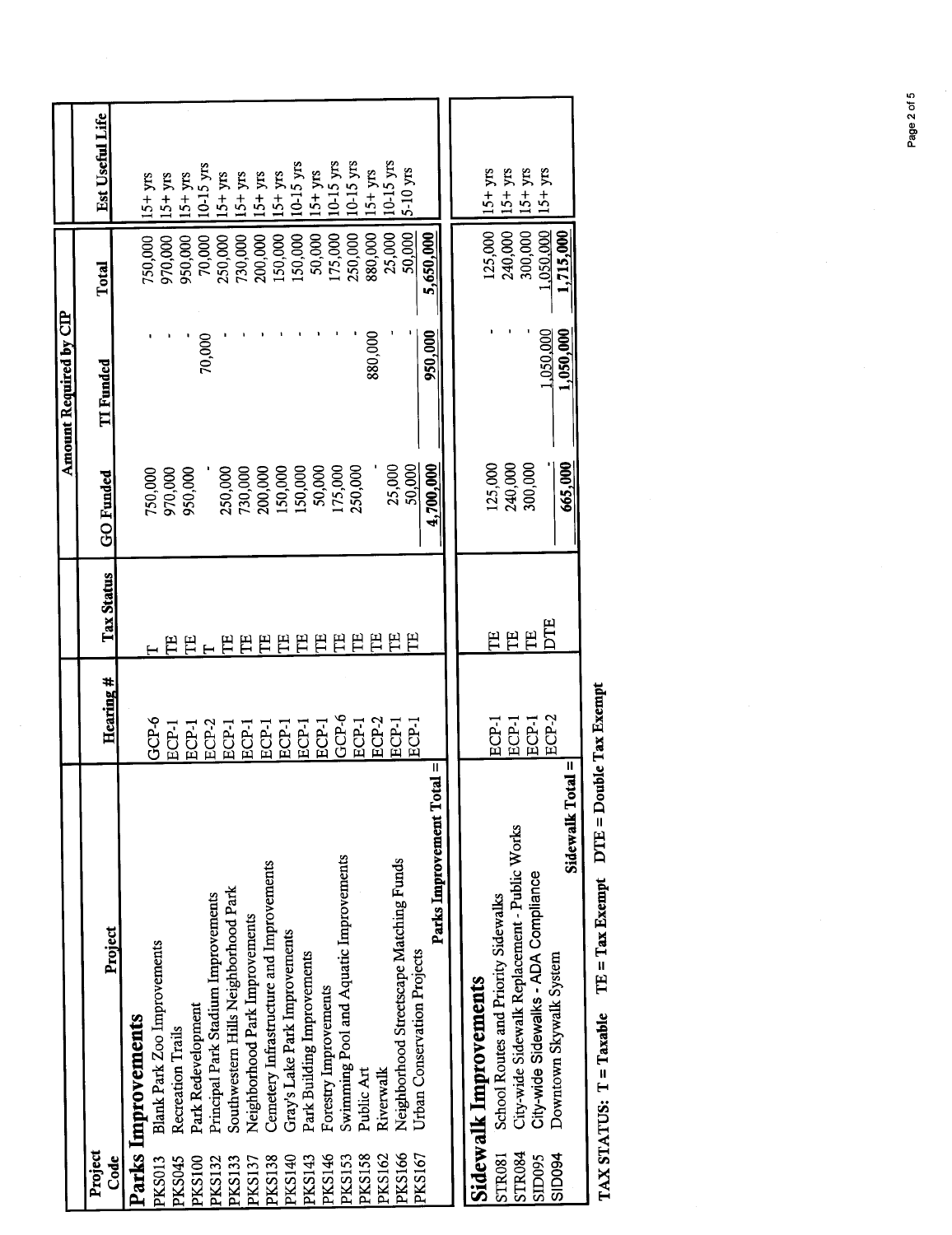|               |                                                               |         |                   |                  | Amount Required by CIP |            |                       |
|---------------|---------------------------------------------------------------|---------|-------------------|------------------|------------------------|------------|-----------------------|
|               |                                                               |         |                   |                  |                        |            |                       |
| Project       |                                                               |         | <b>Tax Status</b> | <b>GO</b> Funded | <b>TI</b> Funded       | Total      | Est Useful Life       |
| <b>Code</b>   | Project                                                       | Hearing |                   |                  |                        |            |                       |
|               | Street Improvements                                           |         |                   |                  |                        | 675,000    | $15+yrs$              |
| <b>STR003</b> | Asphaltic Paving Restoration                                  | ECP-1   |                   | 675,000          |                        | 75,000     | yrs<br>$15 +$         |
| <b>STR020</b> | Asphaltic Overlay & Curb Replacement                          | ECP-1   | 巴                 | 75,000           |                        | 300,000    | yrs<br>$\frac{1}{2}$  |
| <b>STR075</b> | Downtown Area Street Restoration                              | ECP-2   | E<br>DT           |                  | 300,000                | 525,000    | уrs<br>$\overline{5}$ |
| <b>STR102</b> | Concrete Paving Restoration - PW                              | ECP-I   |                   | 525,000          |                        | 525,000    | $15+yrs$              |
| <b>STR103</b> | Concrete Curb & Median Replacement                            | ECP-I   |                   | 525,000          |                        | 500,000    | yrs<br>$\frac{1}{2}$  |
| <b>STR118</b> | S<br>Corridor Studies and Acquisition - SW/SE Diagonal        | ECP-1   |                   | 500,000          |                        | 50,000     | ψS<br>$\frac{1}{2}$   |
| <b>STR139</b> | Railroad Crossing Surface Repairs                             | ECP-1   | 뜬                 | 50,000           |                        |            | ۶<br>$-15$            |
| <b>STR197</b> | I-235 Storm and Sanitary Sewer Imp                            | ECP-2   | 뜬                 |                  | 5,200,000              | 5,200,000  |                       |
|               | Neighborhood Infrastructure Rehabilitation Program            | ECP-1   | Е                 | ,000,000,        |                        | 1,000,000  | yrs<br>$-5 +$         |
| <b>STR205</b> | la Ave ECP-1                                                  |         | 巴                 | 700,000          |                        | 700,000    | уrs<br>$\frac{1}{2}$  |
| <b>STR212</b> | McKinley Ave Widening - Fleur Drive to E Indianol             | ECP-1   | 巴                 | 250,000          |                        | 250,000    | yrs<br>.<br>15        |
| STR213        | E Indianola Ave Widening-SE 14th/Cnty Line                    | $ECP-2$ |                   |                  | $000,088$ .            | ,880,000   | $15+yrs$              |
| STR214        | SE Connector-SW 2nd-SE 6th                                    |         | Ë                 |                  | ,600,000               | ,600,000   | $15 + yrs$            |
| <b>STR219</b> | SE Connector - SE Sixth St to SE 14th                         | ECP-2   |                   | 25,000           |                        | 25,000     | $15+yrs$              |
| <b>STR220</b> | SE Connector - Environmental Impact Statement                 | ECP-I   | Ë                 | 620,000          |                        | 620,000    | $5+$ yrs              |
| STR222        | Rehab and Preservation of Major Roadways                      | ECP-1   | 뜬                 |                  |                        | 600,000    | $15 + yrs$            |
| STR223        | E 14th St-E Sheridan Ave/Ovid                                 | ECP-1   |                   | 600,000          | 750,000                | 750,000    | $15+yrs$              |
| <b>STR225</b> | Court Ave St Scape/2-Way Conv                                 | ECP-2   | 月                 |                  | 250,000                | 250,000    | $15+yrs$              |
| STR227        | Riverpoint West Street Improvements                           | ECP-2   | 日                 | 60,000           |                        | 60,000     | $15+yrs$              |
| STR228        | SW 7TH St and Indianola Road Intersection Imp                 | ECP-I   |                   | 30,000           |                        | 30,000     | $15+yrs$              |
| STR230        | Pennsylvania Ave Widening - Buch St to Filmore                | ECP-1   |                   | 200,000          |                        | 200,000    | $10-15$ yrs           |
| STR231        | $Total =$<br>Streets <sup>1</sup><br>Streetscape Improvements | ECP-I   | 出                 | 5,835,000        | 9,980,000              | 15,815,000 |                       |
|               |                                                               |         |                   |                  |                        |            |                       |

TAX STATUS:  $T = Taxabb$   $TE = Tax$  Exempt  $DTE = Double$   $Tax$  Exempt

|                                                                                                                                                             |                |            |                                     | Amount Required by CIP |                                     |                         |
|-------------------------------------------------------------------------------------------------------------------------------------------------------------|----------------|------------|-------------------------------------|------------------------|-------------------------------------|-------------------------|
| Project                                                                                                                                                     | Hearing        | Tax Status | <b>GO</b> Funded                    | <b>TI</b> Funded       | Total                               | Est Useful Life         |
| Traffic Total =<br>STR097 City-wide Traffic Signal Interconnect<br>Traffic Control Improvements<br>City-wide Signals, Canalization                          | ECP-1<br>ECP-1 | Ë<br>띰     | 305,000<br>120,000<br>185,000       |                        | 185,000<br>120,000<br>305,000       | $15+$ yrs<br>$15+yns$   |
|                                                                                                                                                             |                |            |                                     |                        |                                     |                         |
| Total Economic Development =<br>Neighborhood and Economic Dev Imp<br>URR048 Neighborhood Development Corporation<br>URR014 Neighborhood Finance Corporation | ECP-1<br>ECP-1 | Ë<br>띰     | 1,000,000<br>1,000,000<br>2,000,000 |                        | 1,000,000<br>1,000,000<br>2,000,000 | $15+yrs$<br>$115 + yrs$ |

Page 3 of 5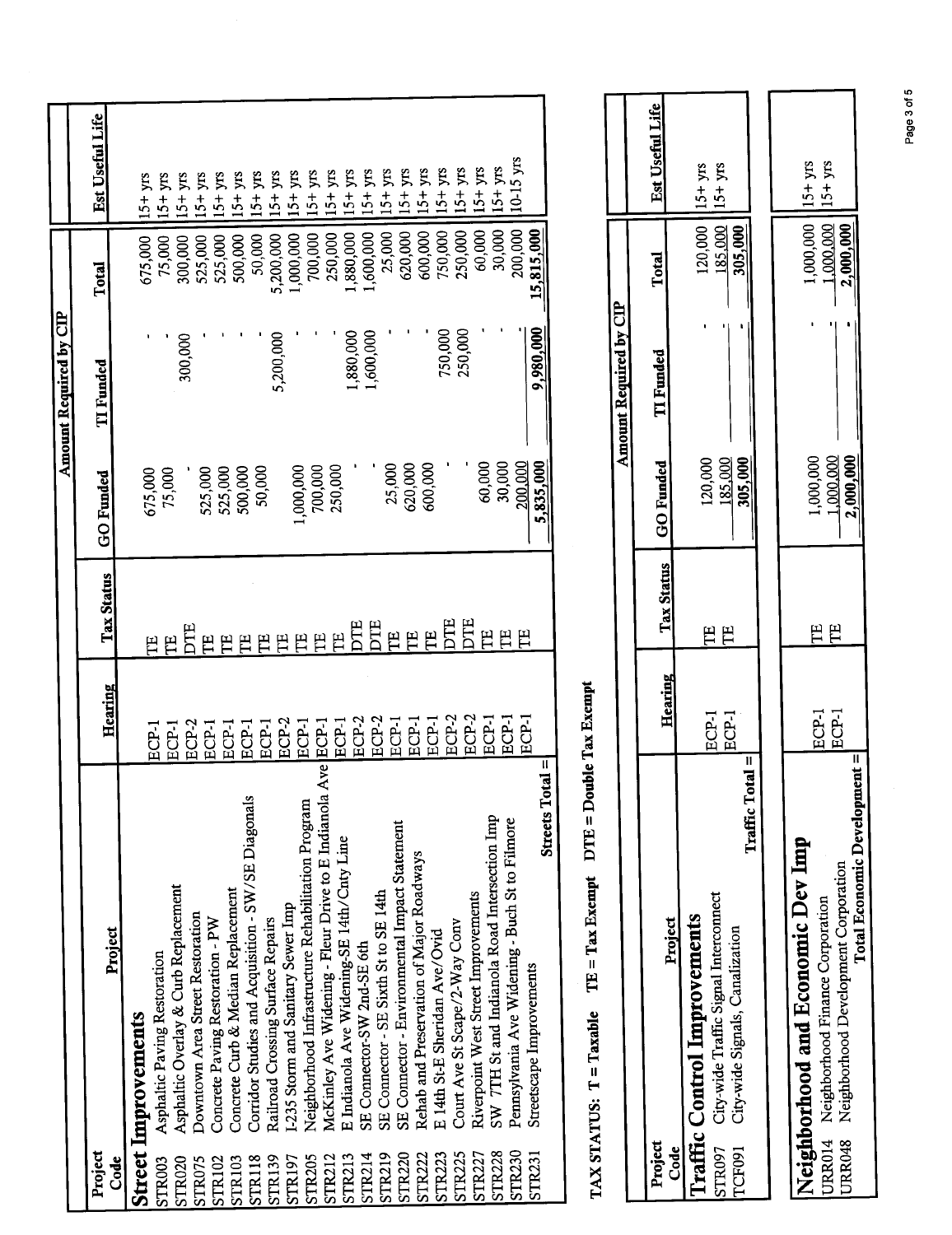|                         | 18,000,000 |           | 15,180,000 33,180,000 |
|-------------------------|------------|-----------|-----------------------|
| Total                   |            |           |                       |
|                         | 17,250,000 | 5,080,000 | 23,330,000            |
| otal Tax-Exempt         | 750,000    | 1,070,000 | 1,820,000             |
| Total Taxable           |            | 8,030,000 | 8,030,000             |
| Total Double Tax-Exempt | 18,000,000 |           | 15,180,000 33,180,000 |
| <b>Lotal</b>            |            |           |                       |

| <b>SSUANCE COSTS</b>                             |                | 205,877 | 150,000 |
|--------------------------------------------------|----------------|---------|---------|
| Kating A<br>Bond Counsel, Financial Advisors, K. | <b>244.12.</b> |         |         |
| Inderwriter's Discount, Printing,                |                |         |         |
|                                                  |                |         |         |

33,630,000

15,385,877

18,244,123

# $\overline{\text{Total}}$  15,385,877 33,630,000  $\overline{\text{Total}}$  18,244,123 15,385,877 33,630,000 Total

# TAX STATUS:  $T = Taxable$  TE = Tax Exempt DTE = Double Tax Exempt TAX STATUS:  $T = Taxable$  TE = Tax Exempt DIE = Double Tax Exempt

| <b>Issuance Costs</b>                                                                          | 22,204<br>Last year's #        |                                                        |         |
|------------------------------------------------------------------------------------------------|--------------------------------|--------------------------------------------------------|---------|
| Bond Counsel<br>Printing<br>Financial Advisor<br>Moody's and S&P<br>Arbitrage<br>Miscellaneous | 54,843<br>8,500 (Moody's only) | 25,000<br>7,500<br>50,000<br>15,000<br>5,382<br>12,382 | 114,882 |
| <b>Underwriters Discount</b>                                                                   | 1.010%                         |                                                        | 335,118 |
| <b>Total Issue Costs</b>                                                                       |                                |                                                        | 450,000 |
| Issuance Cost Allocation                                                                       |                                | 1.36%                                                  |         |
|                                                                                                |                                | Rounding $=$                                           | r       |